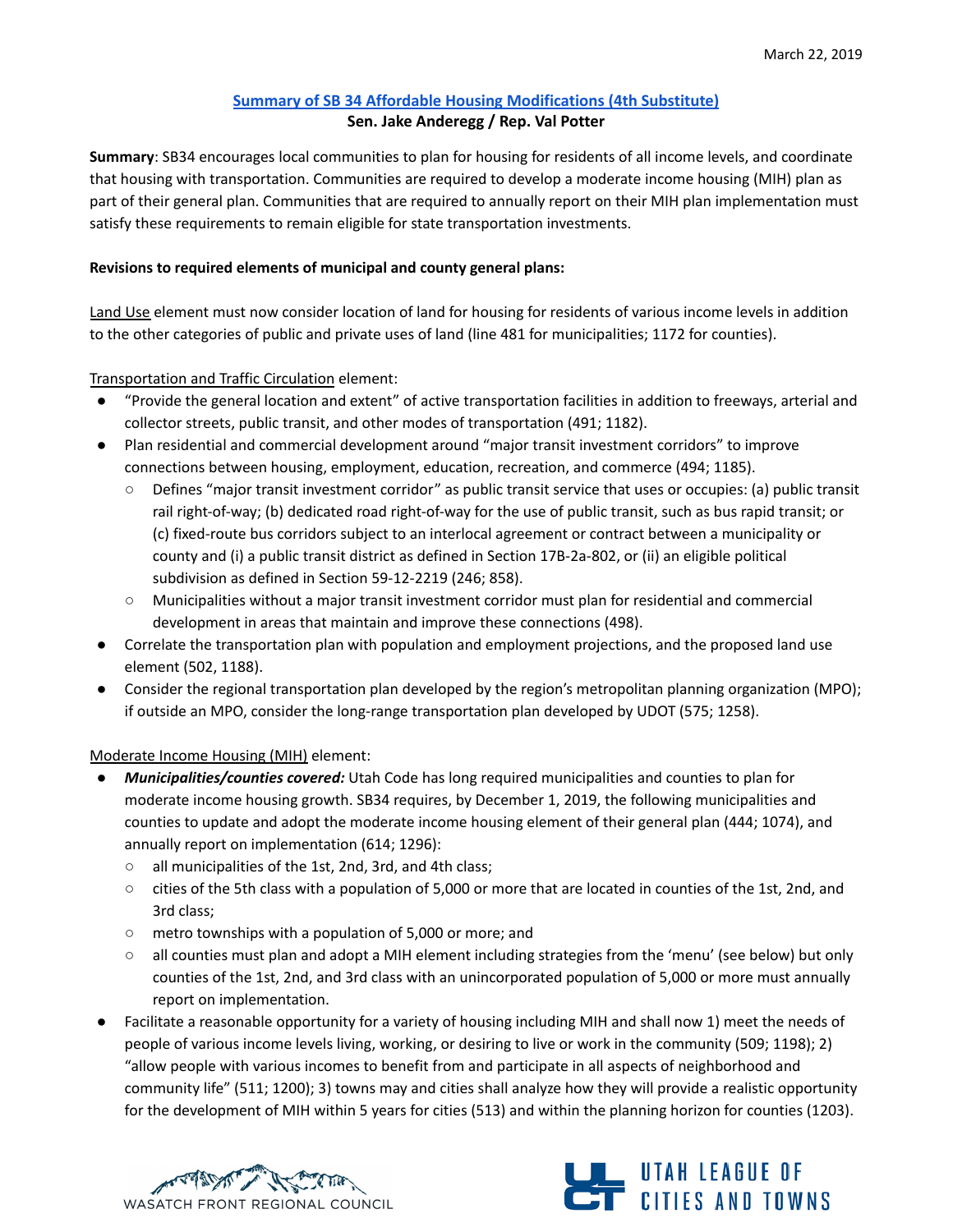- *Menu*: Shall include a recommendation to implement 3 or more of the following strategies, aka the 'menu' (518; 1205):
	- (A) rezone for densities necessary to assure the production of MIH
	- (B) facilitate the rehabilitation or expansion of infrastructure that will encourage the construction of MIH
	- (C) facilitate the rehabilitation of existing uninhabitable housing stock into MIH
	- (D) consider general fund subsidies or other sources of revenue to waive construction related fees that are otherwise generally imposed by the city
	- (E) create or allow for, and reduce regulations related to, accessory dwelling units in residential zones
	- (F) allow for higher density or moderate income residential development in commercial and mixed-use zones, commercial centers, or employment centers
	- (G) encourage higher density or moderate income residential development near major transit investment corridors
	- (H) eliminate or reduce parking requirements for residential development where a resident is less likely to rely on their own vehicle, e.g. residential development near major transit investment corridors or senior living facilities
	- (I) allow for single room occupancy developments
	- (J) implement zoning incentives for low to moderate income units in new developments
	- (K) utilize strategies that preserve subsidized low to moderate income units on a long-term basis
	- (L) preserve existing MIH
	- (M) reduce impact fees, as defined in Section 11-36a-102, related to low and MIH
	- (N) participate in a community land trust program for low or MIH
	- (O) implement a mortgage assistance program for employees of the municipality or of an employer that provides contracted services to the municipality
	- (P) apply for or partner with an entity that applies for state or federal funds or tax incentives to promote the construction of MIH
	- (Q) apply for or partner with an entity that applies for programs offered by the Utah Housing Corporation within that agency's funding capacity
	- (R) apply for or partner with an entity that applies for affordable housing programs administered by the Department of Workforce Services
	- (S) apply for or partner with an entity that applies for programs administered by an association of governments established by an interlocal agreement under Title 11, Chapter 13, Interlocal Cooperation Act [not in county list of recommendations]
	- (T) apply for or partner with an entity that applies for services provided by a public housing authority to preserve and create MIH
	- (U) apply for or partner with an entity that applies for programs administered by a metropolitan planning organization or other transportation agency that provides technical planning assistance
	- (V) utilize a MIH set aside from a community reinvestment agency, redevelopment agency, or community development and renewal agency
	- (W) any other program or strategy implemented by the municipality to address the housing needs of residents of the municipality who earn less than 80% of the area median income
- In addition to the recommendations required above, municipalities that have a "fixed guideway public transit station" shall include a recommendation to implement either "G" or "H" (568) [not required for counties].